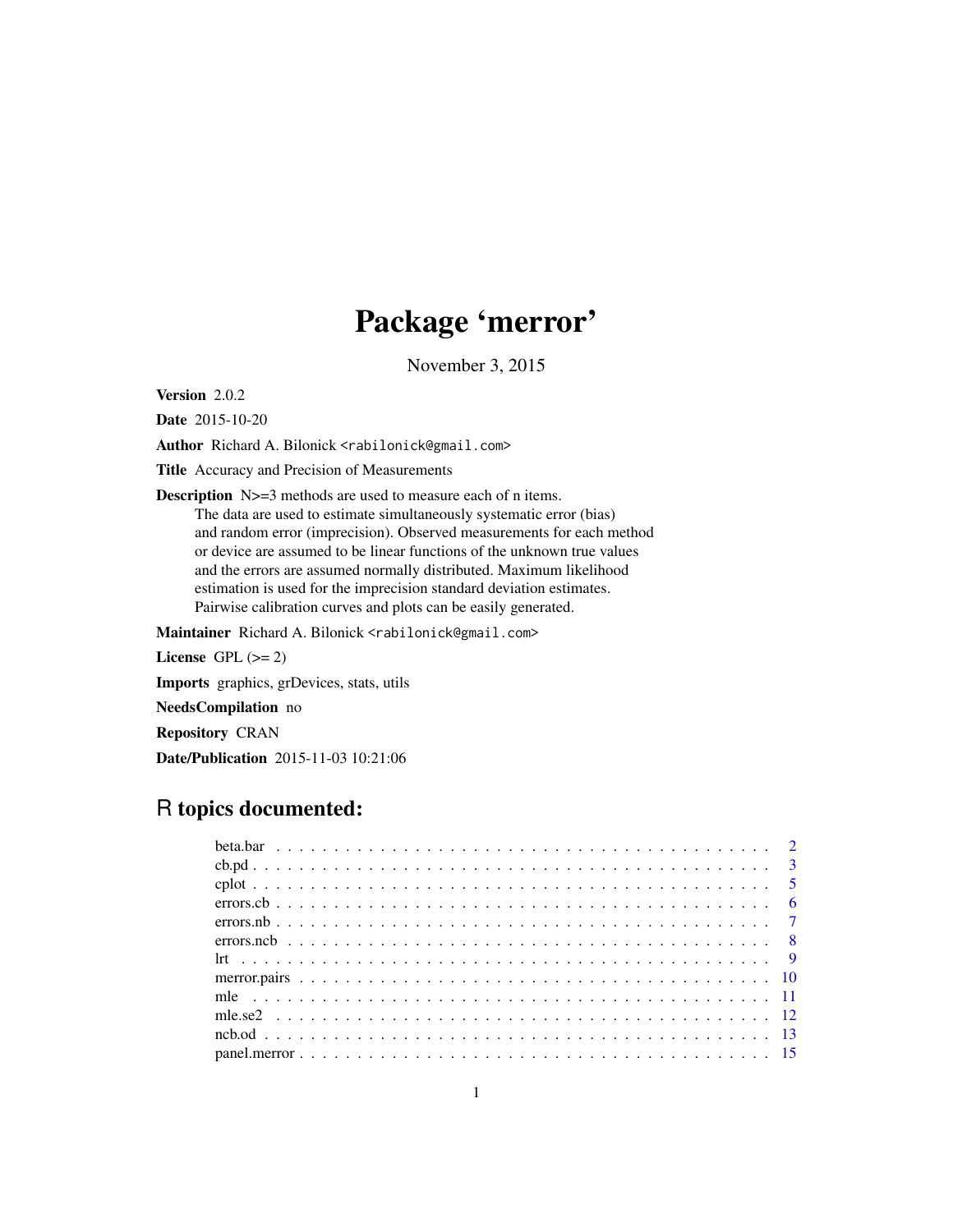#### <span id="page-1-0"></span>2 beta.bar

#### **Index** [23](#page-22-0)

beta.bar *Compute the estimates of betas.*

### Description

This function is used internally to compute the estimates of betas.

### Usage

beta.bar(x)

### Arguments

x A matrix or numeric data.frame consisting of an n (no. of items) by N (no. of methods) matrix of measuremnts.

### Details

See Jaech, p. 184.

### Value

A vector of length N (no. of methods) containing the estimates of beta.

### Author(s)

Richard A. Bilonick

### References

Jaech, J. L. (1985) *Statistical Analysis of Measurement Errors*. New York: Wiley.

# See Also

[cb.pd](#page-2-1), [ncb.od](#page-12-1),[lrt](#page-8-1)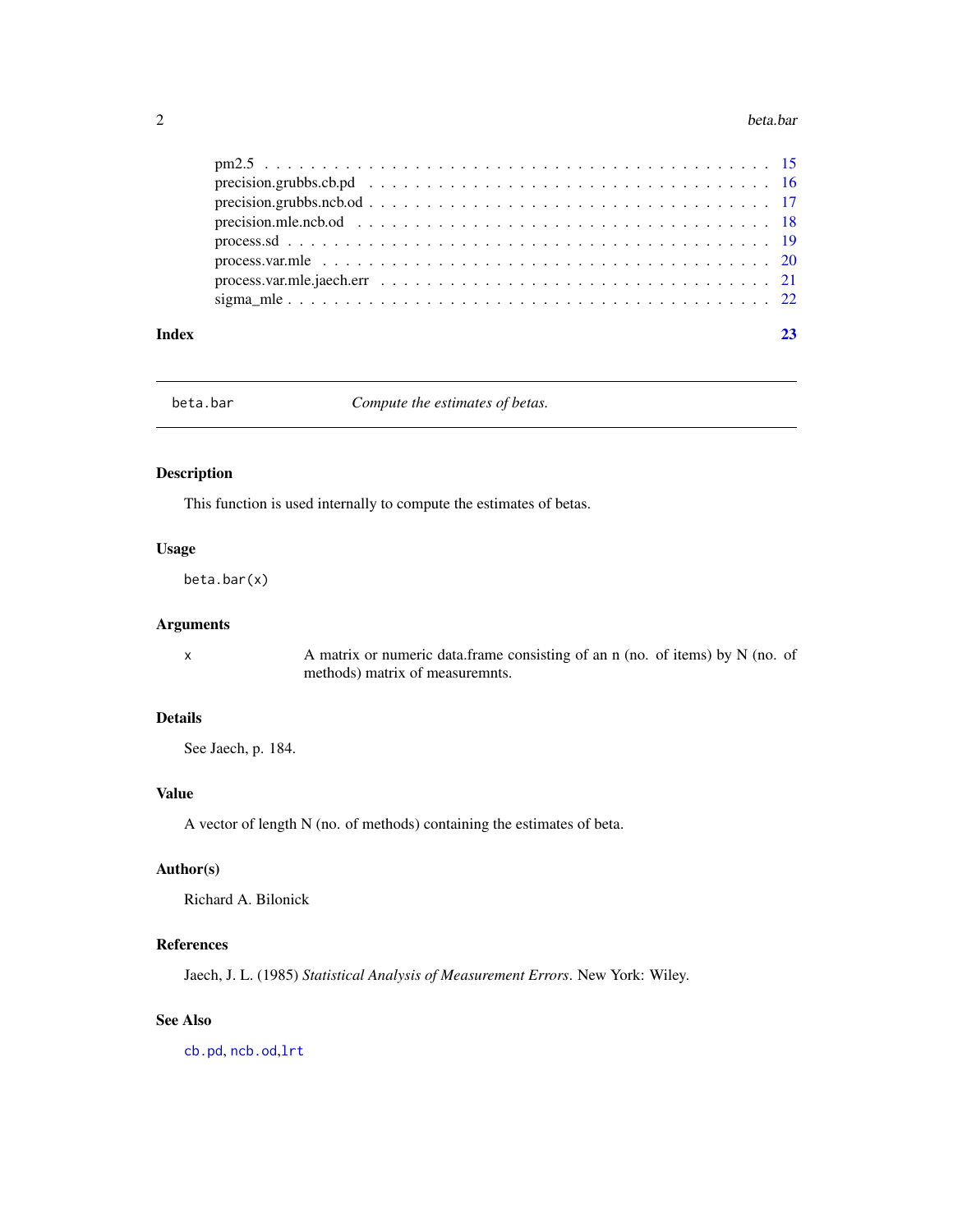#### <span id="page-2-0"></span> $\text{c}$ b.pd  $\text{c}$

### Examples

```
data(pm2.5)
beta.bar(pm2.5) # estimate betas (accuracy parameter)
```
<span id="page-2-1"></span>

| cb.pd | Compute accuracy estimates and maximum likelihood estimates of       |
|-------|----------------------------------------------------------------------|
|       | precision for the constant bias measurement error model using paired |
|       | data.                                                                |

### Description

Compute accuracy estimates and maximum likelihood estimates of precision for the constant bias measurement error model using paired data.

### Usage

 $cb.pdf(x, conf.level = 0.95, M = 40)$ 

#### **Arguments**

|            | n (no. of items) x $N$ (no. of methods) matrix or data. frame containing the<br>measurements. N must be $\geq$ = 3 and n $>$ N. |
|------------|---------------------------------------------------------------------------------------------------------------------------------|
| conf.level | Chosen onfidence level.                                                                                                         |
| м          | Maximum no. of iterations to reach convergence.                                                                                 |

#### Details

Measurement Error Model:

 $x[i,k] = alpha[i] + beta[i]*mu[k] + epsilon[i,k]$ 

where  $x[i,k]$  is the measurement by the ith method for the kth item,  $i = 1$  to N,  $k = 1$  to n, mu[k] is the true value for the kth item, epsilon[i,k] is the Normally distributed random error with variance sigma[i] squared for the ith method and the kth item, and alpha[i] and beta[i] are the accuracy parameters for the ith method.

The imprecision for the ith method is sigma[i]. If all alphas are zeroes and all betas are ones, there is no bias. If all betas equal 1, then there is a constant bias. Otherwise there is a nonconstant bias.

ME (method of moments estimator) and MLE are the same for N=3 instruments except for a factor of  $(n-1)/n$ : MLE =  $(n-1)/n$  \* ME

Using paired differences forces Constant Bias model (beta[1] = beta[2] = ... = beta[N]). Also, the process variance CANNOT be estimated.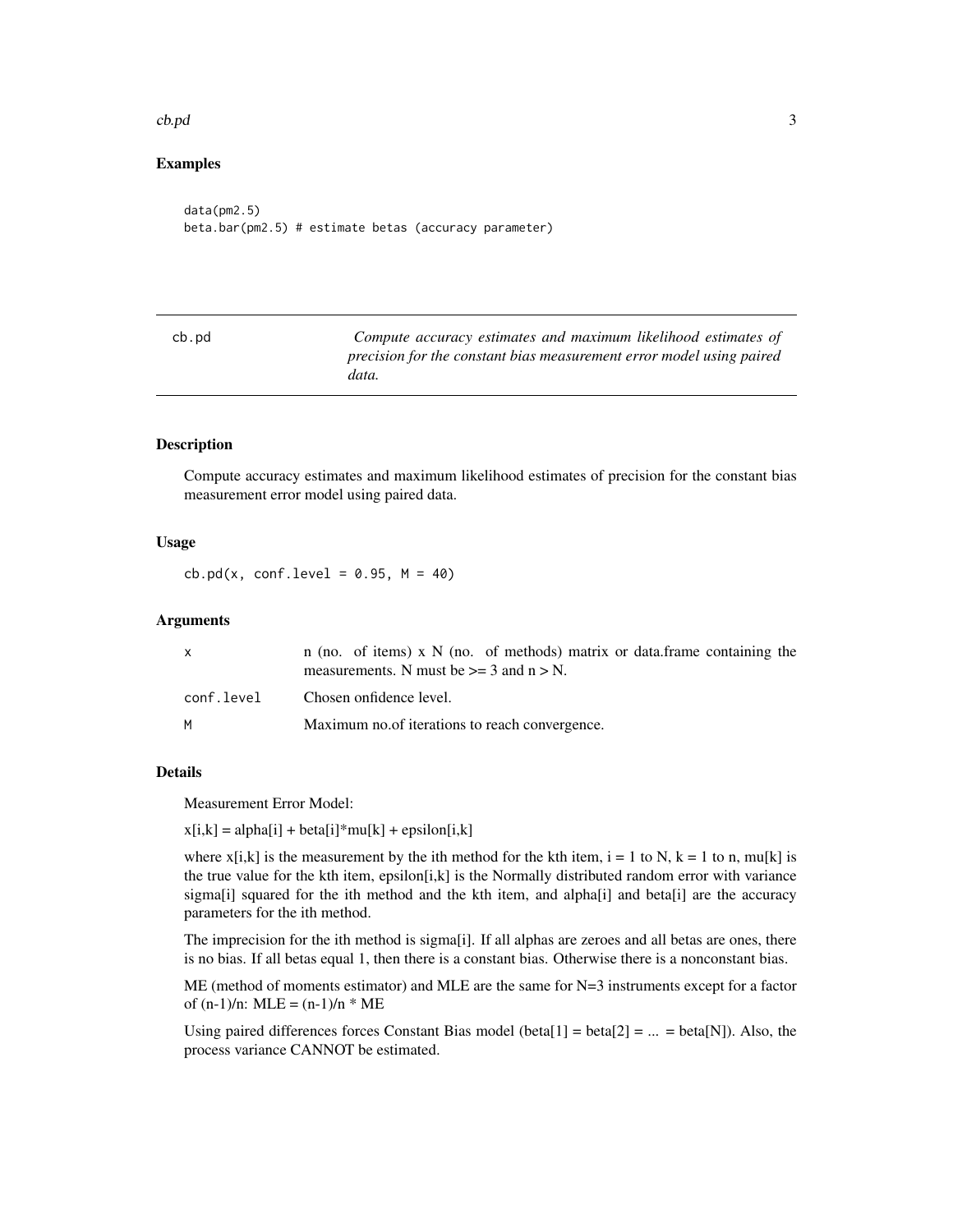# <span id="page-3-0"></span>Value

| conf.level                         | Confidence level used.                                                                    |
|------------------------------------|-------------------------------------------------------------------------------------------|
| sigma.table                        | Table of accuracy and precision estimates and confidence intervals.                       |
| n.items                            | No. of items.                                                                             |
| N.methods<br>Grubbs.initial.sigma2 | No. of methods<br>N vector of initial imprecision estimates using Grubbs' method          |
| sigma2                             | N vector of variances that measure the method imprecision.                                |
| sigma2.se2                         | N vector of squared standard errors of the estimated imprecisions (variances).            |
| alpha.cb                           | N vector of estimated alphas for constant bias model.                                     |
| alpha.ncb                          | N vector of estimated alphas for nonconstant bias model                                   |
| beta                               | N vector of hypothesized betas for the constant bias model - all ones.                    |
| df                                 | N vector of estimated degrees of freedom.                                                 |
| chisq.low                          | N vector of chi-square values for the lower tail (used to compute the ci upper<br>bound). |
| chisq.low                          | N vector of chi-square values for the upper tail (used to compute the ci lower<br>bound). |
| 1b                                 | N vector of lower bounds for confidence intervals                                         |
| ub                                 | N vector of upper bounds for confidence intervals                                         |

# Author(s)

Richard A. Bilonick

# References

Jaech, J. L. (1985) *Statistical Analysis of Measurement Errors*. New York: Wiley.

### See Also

[ncb.od](#page-12-1), [lrt](#page-8-1)

# Examples

data(pm2.5) cb.pd(pm2.5)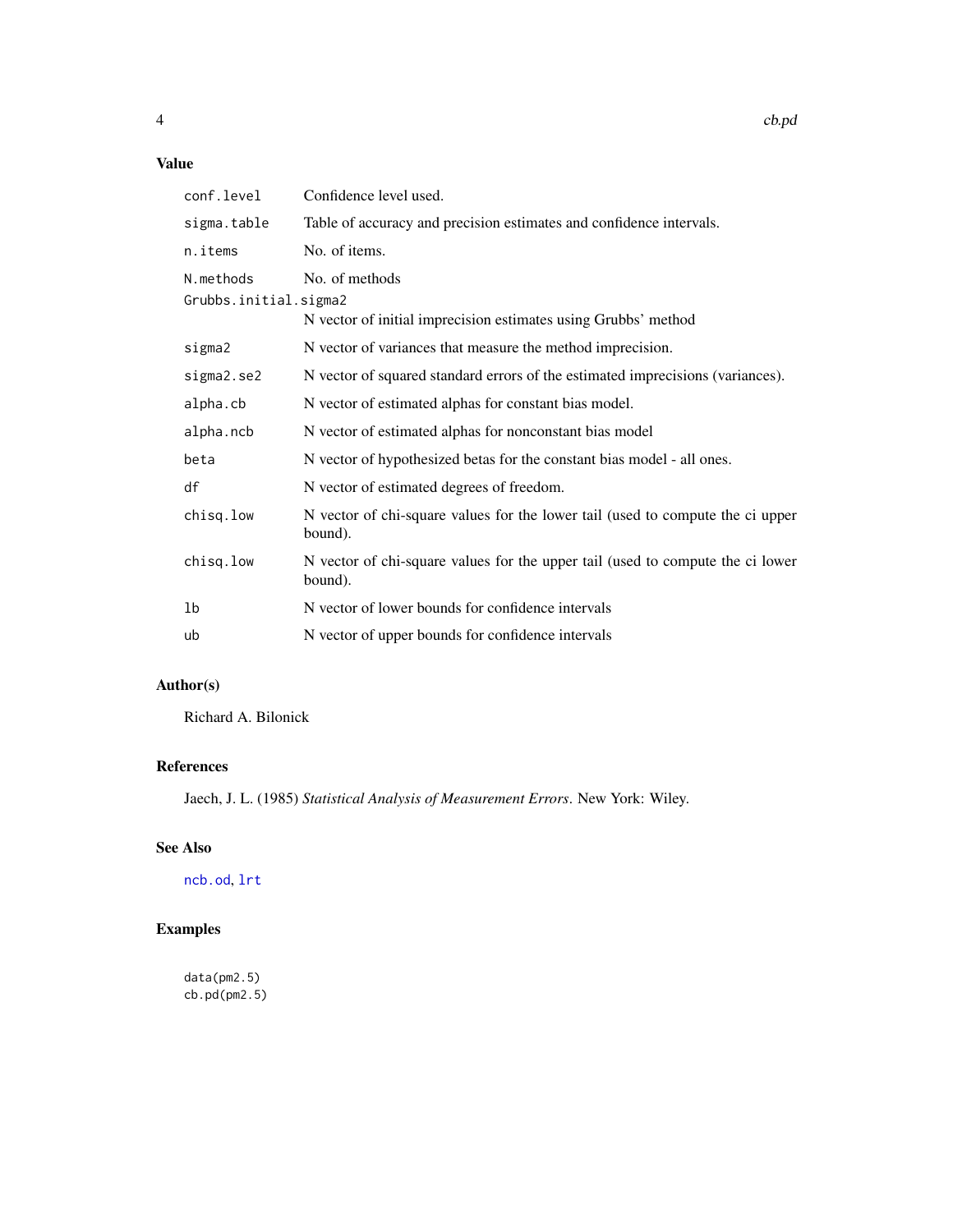<span id="page-4-1"></span><span id="page-4-0"></span>

### Description

Creates a scatter plot for any pair of observations in the data.frame and superimposes the calibration curve.

#### Usage

```
cplot(df, i, j, leg.loc="topleft", regress=FALSE, lw=1, t.size=1, alpha.beta.sigma=NULL)
```
#### Arguments

| df                         | n (no. of items) x $N$ (no. of methods) matrix or data.frame containing the<br>measurements. N must be $\geq$ = 3 and n $>$ N. |
|----------------------------|--------------------------------------------------------------------------------------------------------------------------------|
| i                          | Select column i for device i.                                                                                                  |
| j                          | Select column <i>j</i> for device <i>j</i> not equal to <i>i</i> .                                                             |
| leg.loc                    | Location of the legend.                                                                                                        |
| regress                    | If TRUE, add both naive regression lines (for comparison only).                                                                |
| lw                         | Line widths.                                                                                                                   |
| t.size<br>alpha.beta.sigma | Text size.                                                                                                                     |

By default, cplot computes the bias (alpha, beta) and imprecision (sigma) estimates using ncb.od. You can override this by specifying a 3 x 2 matrix of values with alpha on the first row, beta on the second row, and sigma on the third row, in the same order as devices i and j.

### Details

By default, cplot displays the corresponding calibration curve for devices i and j based on the parameter estimates for alpha, beta, and sigma computed using ncb.od. You can overide this calibration curve by providing argument alpha.beta.sigma with different estimates. Both naive regression lines (device i regressed on device j, and device j regressed on device i) by setting "regress=TRUE". Note, however, that the calibration curve will fall somewhere between these two regression lines, depending on the the ratio of the imprecision standard deviations (sigma's).

#### Value

Produces a scatter plot with the calibration curve and titles that includes the calibration equation and the scale-bias adjusted imprecision standard deviations.

### Author(s)

Richard A. Bilonick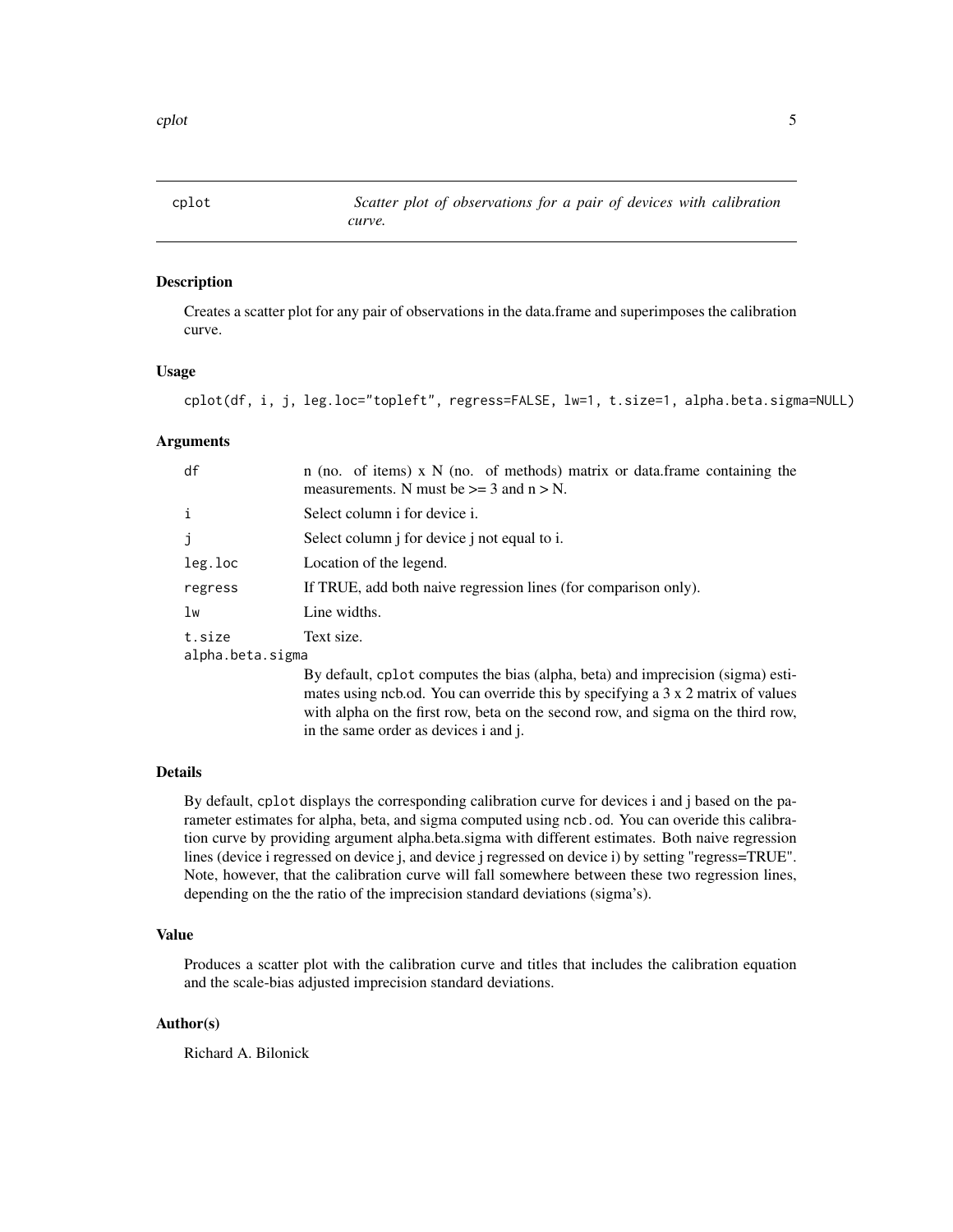#### <span id="page-5-0"></span>References

Jaech, J. L. (1985) *Statistical Analysis of Measurement Errors*. New York: Wiley.

#### See Also

[merror.pairs](#page-9-1)

### Examples

```
data(pm2.5)
```

```
# Make various calibration plots for pm2.5 measurements
par(mfrow=c(2,2))
cplot(pm2.5,2,1)
cplot(pm2.5,3,1)
cplot(pm2.5,4,1)
# Add the naive regression lines JUST for comparison
cplot(pm2.5,5,1,regress=TRUE,t.size=0.9)
# This is redundant but illustrates using the
# argument alpha.beta.sigma
a <- ncb.od(pm2.5)$sigma.table$alpha.ncb[1:5]
b <- ncb.od(pm2.5)$sigma.table$beta[1:5]
s <- ncb.od(pm2.5)$sigma.table$sigma[1:5]
alpha.beta.sigma <- t(data.frame(a,b,s))
cplot(pm2.5,2,1,alpha.beta.sigma=alpha.beta.sigma)
cplot(pm2.5,2,1,alpha.beta.sigma=alpha.beta.sigma,regress=TRUE)
```
errors.cb *Extracts the estimated measurement errors assuming there is a constant bias and using the original data.*

### **Description**

Extracts the estimated measurement errors assuming there is a constant bias and using the original data values.

### Usage

```
errors.cb(x)
```
### **Arguments**

x A matrix or numeric data.frame consisting of an n (no. of items) by N (no. of methods) matrix of measuremnts. N must be  $>= 3$  and  $n > N$ .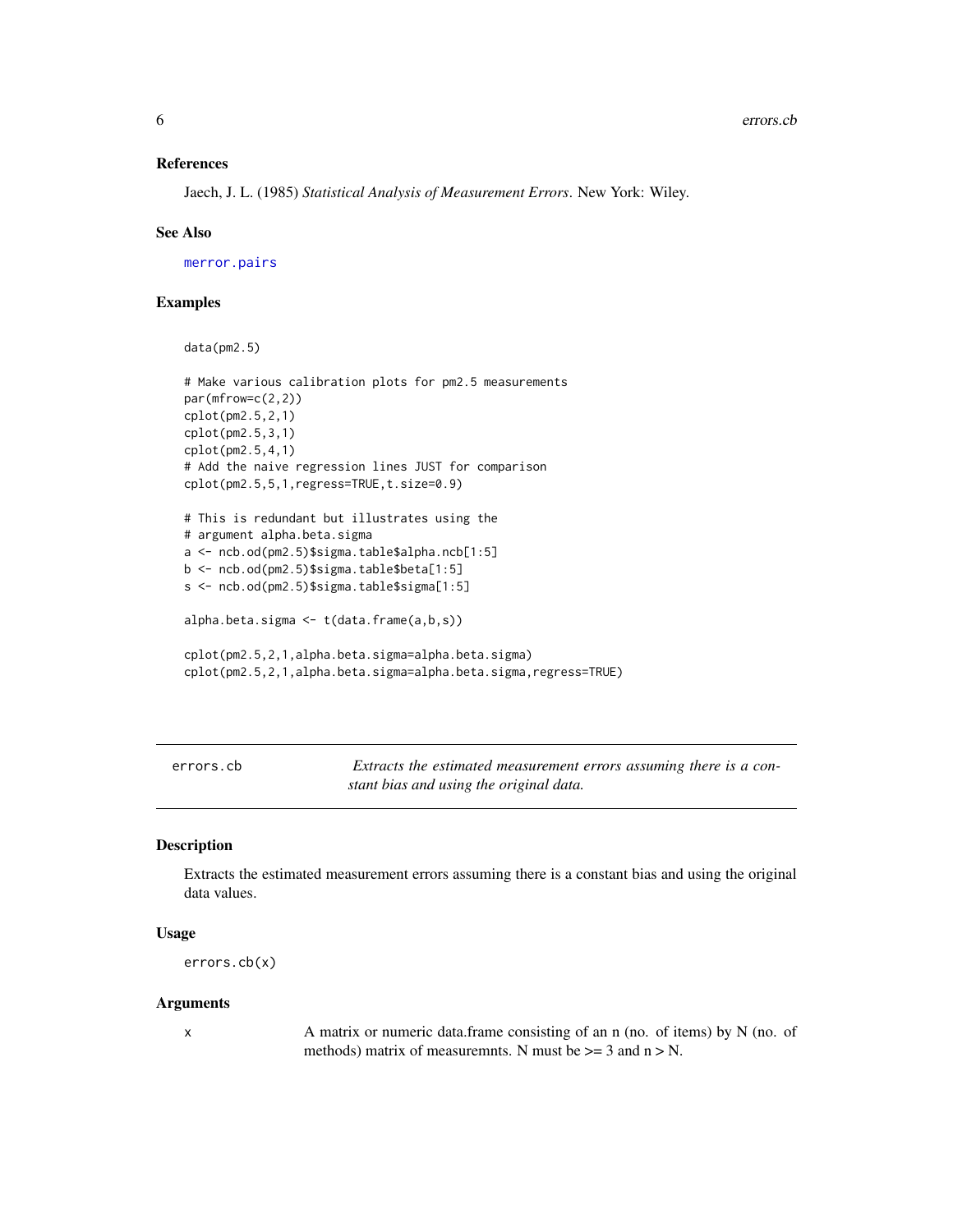#### <span id="page-6-0"></span>errors.nb 7

# Details

Errors should have a zero mean and should be Normally distributed with constant variance for a given method.

### Value

errors.cb n x N matrix of estimated measurement errors.

### Author(s)

Richard A. Bilonick

### References

Jaech, J. L. (1985) *Statistical Analysis of Measurement Errors*. New York: Wiley

.

# See Also

[cb.pd](#page-2-1), [ncb.od](#page-12-1),[lrt](#page-8-1)

### Examples

data(pm2.5) errors.cb(pm2.5)

| errors.nb | Extracts the estimated measurement errors assuming there is no bias |
|-----------|---------------------------------------------------------------------|
|           | and using the original data.                                        |

### Description

Extracts the estimated measurement errors assuming there is no bias and using the original data values.

#### Usage

```
errors.nb(x)
```
### Arguments

x A matrix or numeric data.frame consisting of an n (no. of items) by N (no. of methods) matrix of measuremnts. N must be  $\geq$  3 and n  $>$  N.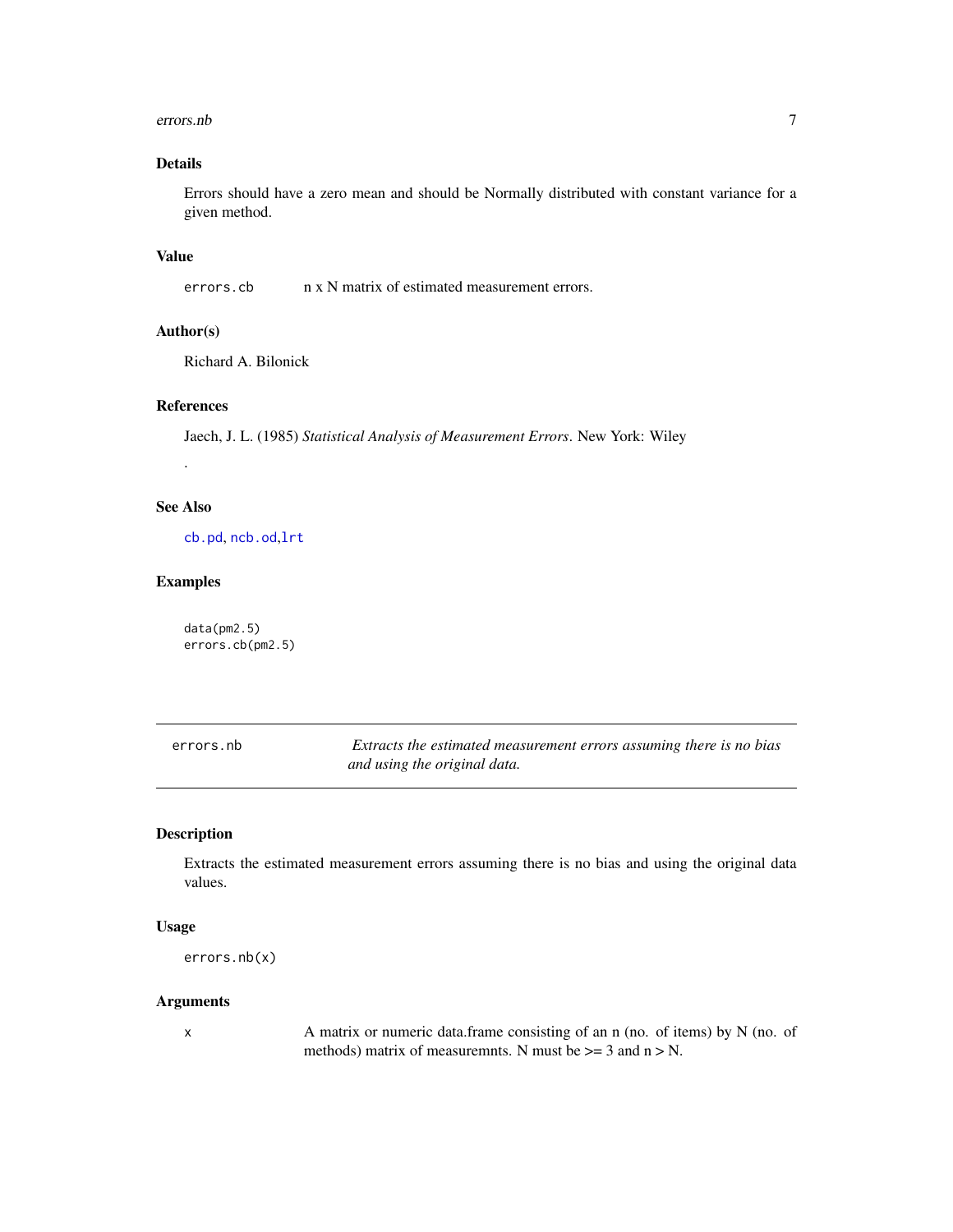### <span id="page-7-0"></span>Details

Errors should have a zero mean and should be Normally distributed with constant variance for a given method.

### Value

errors.nb n x N matrix of estimated errors.

### Author(s)

Richard A. Bilonick

#### References

Jaech, J. L. (1985) *Statistical Analysis of Measurement Errors*. New York: Wiley.

### See Also

[cb.pd](#page-2-1), [ncb.od](#page-12-1),[lrt](#page-8-1)

### Examples

data(pm2.5) errors.nb(pm2.5)

| errors.ncb | Extracts the estimated measurement errors assuming there is a non- |
|------------|--------------------------------------------------------------------|
|            | constant bias and using the original data values.                  |

#### Description

Extracts the estimated measurement errors assuming there is a nonconstant bias and using the original data values.

#### Usage

```
errors.ncb(x)
```
#### Arguments

x A matrix or numeric data.frame consisting of an n (no. of items) by N (no. of methods) matrix of measuremnts. N must be  $\geq$  = 3 and n  $>$  N.

### Details

Errors should have a zero mean and should be Normally distributed with constant variance for a given method.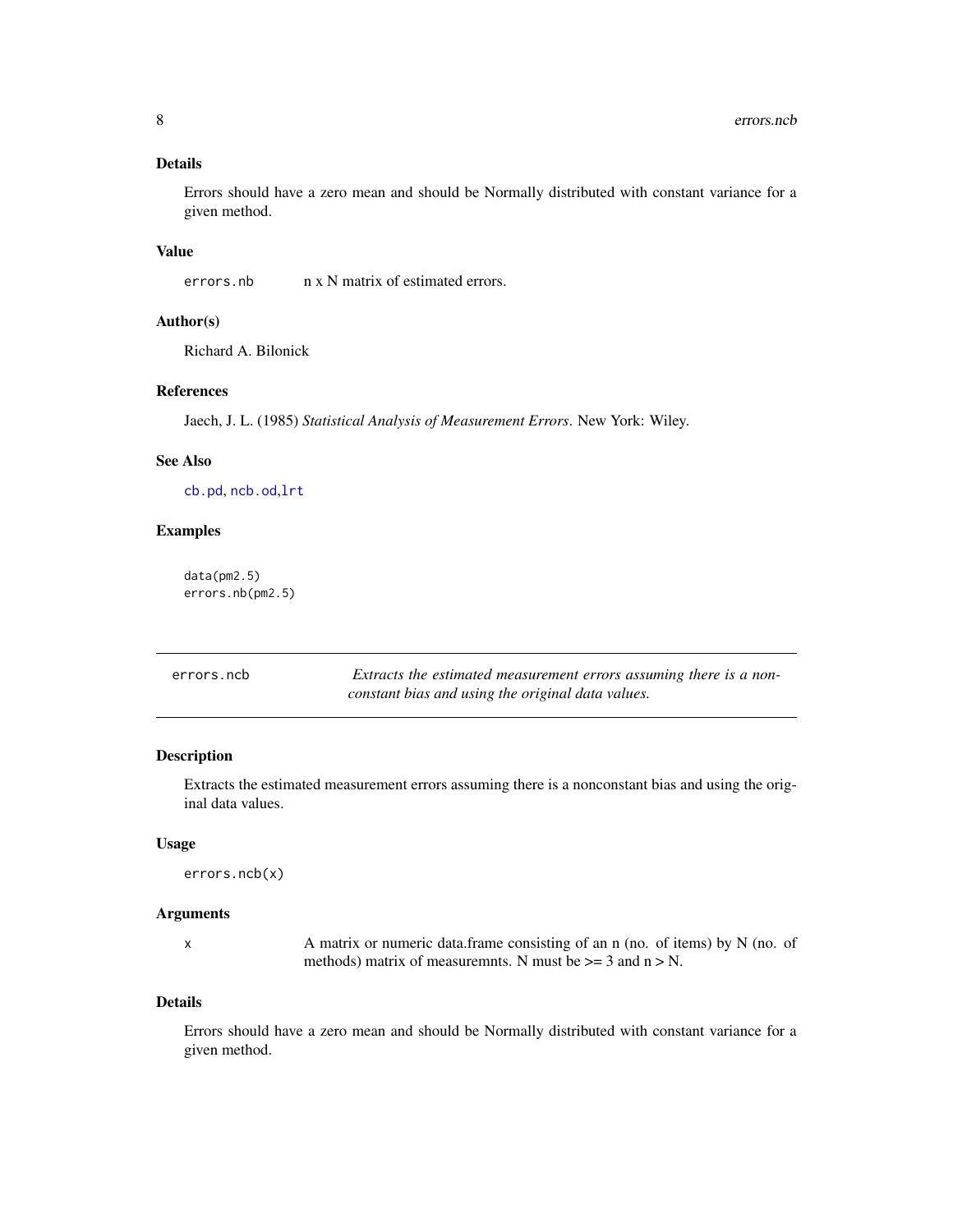# <span id="page-8-0"></span>Value

errors.ncb n x N matrix of estimated errors.

### Author(s)

Richard A. Bilonick

### References

Jaech, J. L. (1985) *Statistical Analysis of Measurement Errors*. New York: Wiley.

# See Also

[cb.pd](#page-2-1), [ncb.od](#page-12-1),[lrt](#page-8-1)

# Examples

data(pm2.5) errors.ncb(pm2.5)

# <span id="page-8-1"></span>lrt *Likelihood ratio test for all betas equalling one.*

# Description

Likelihood ratio test statistic - H0: all betas = one.

### Usage

 $lrt(x, M = 40)$ 

### Arguments

|   | n (no. of items) x $N$ (no. of methods) matrix or data. frame containing the |
|---|------------------------------------------------------------------------------|
|   | measurements. N must be greater than 3 and $n > N$ .                         |
| м | Maximum no. of iterations for convergence.                                   |

# Details

See Jaech, pp. 204-205.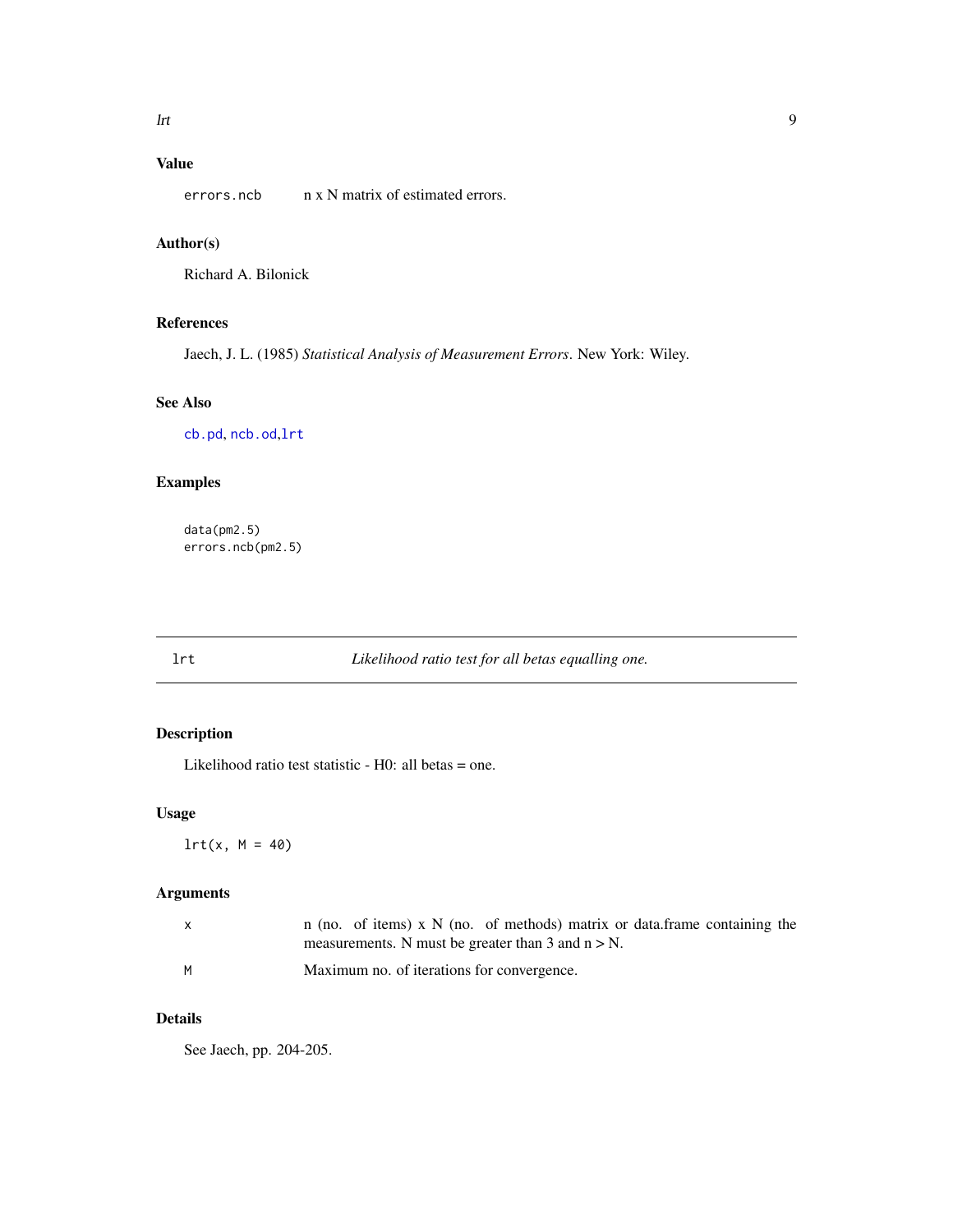### Value

| n.items   | No.of items.                                                   |
|-----------|----------------------------------------------------------------|
| N.methods | No. of methods.'                                               |
| beta.bars | N vector of estimated betas.                                   |
| lambda    | Chi-square test statistic.                                     |
| df        | Degrees of freedom for the test $(N-1)$ .                      |
| p.value   | Empirical significance level for the observed test statistic.' |

### Author(s)

Richard A. Bilonick

### References

Jaech, J. L. (1985) *Statistical Analysis of Measurement Errors*. New York: Wiley.

### See Also

[ncb.od](#page-12-1),[cb.pd](#page-2-1),[pm2.5](#page-14-1)

# Examples

data(pm2.5)

lrt(pm2.5) # compare all 5 samplers (4 personal and 1 frm)

lrt(pm2.5[,1:4]) # compare only the personal samplers

stem(lrt(pm2.5)\$beta.bars) # examine the estimated betas

<span id="page-9-1"></span>merror.pairs *A modified* "pairs" *plot with all axes haveing the same range.*

## Description

Creates all pairwise scatter plots.

### Usage

```
merror.pairs(df,labels=names(df))
```
### Arguments

| df     | n (no. of items) x $N$ (no. of methods) matrix or data frame containing the |
|--------|-----------------------------------------------------------------------------|
|        | measurements. N must be $\geq$ 3 and n > N.                                 |
| labels | Provide labels for each device down the diagnoal of the pairs plot.         |

<span id="page-9-0"></span>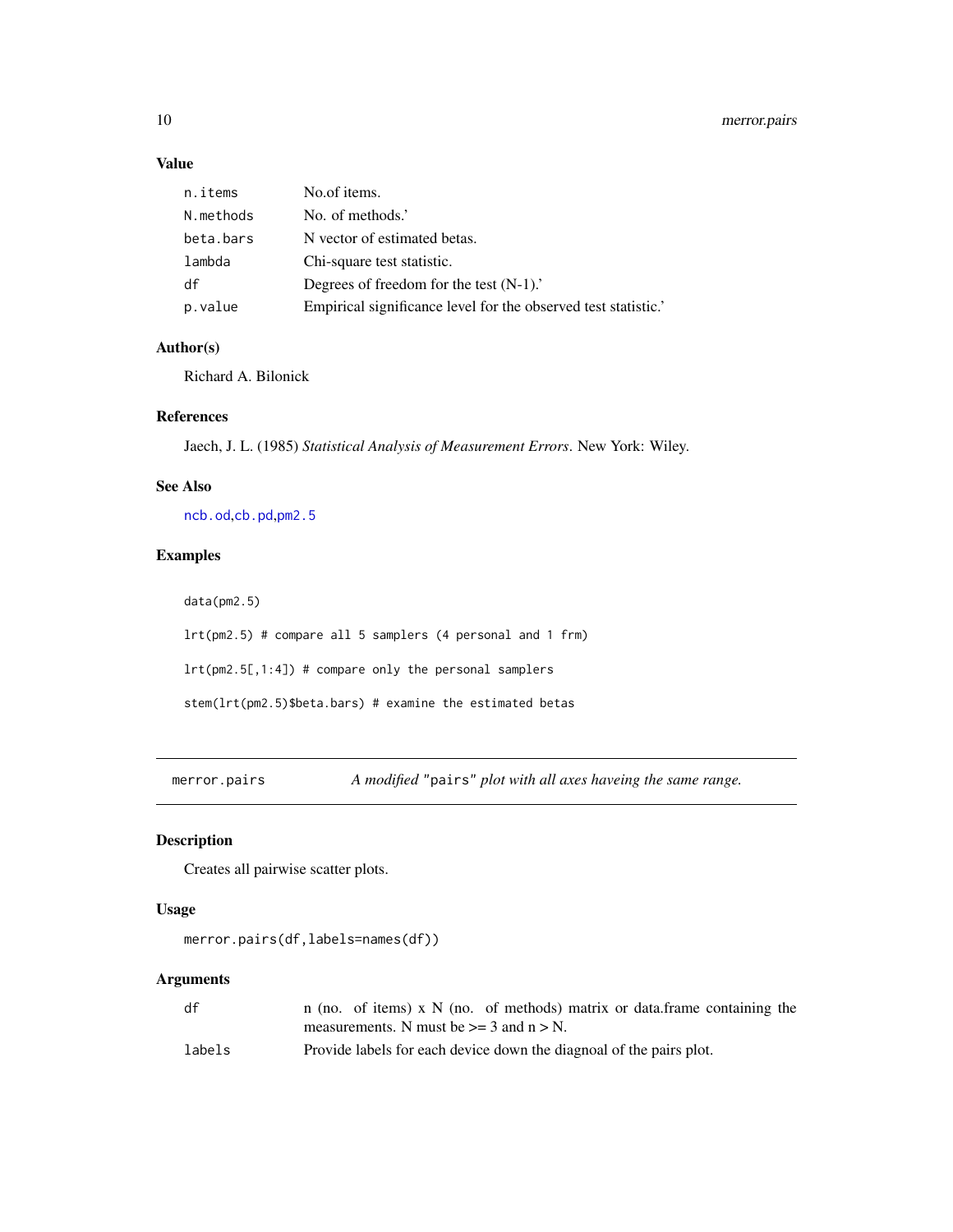### <span id="page-10-0"></span>Details

Creates all pairwise scatter plots with the same range for all axes and adds the diagonal line denote the "line of equality" or "no bias".).

### Value

Produces a scatter plot with the calibration curve and titles that include the calibration equation and the scale-bias adjusted imprecision standard deviations.

### Author(s)

Richard A. Bilonick

#### See Also

[panel.merror](#page-14-2)

### Examples

data(pm2.5)

# All pairwise plots after square root transformation to Normality merror.pairs(sqrt(pm2.5))

mle *Compute maximum likelihood estimates of precision.* 

#### Description

This is an internal function that computes the maximum likelihood estimates of precision for the constant bias model using paired data.

#### Usage

mle(v, r, ni)

### Arguments

|    | Variance-Covariance matrix for the n x N items by methods measurement data. |
|----|-----------------------------------------------------------------------------|
|    | Initial estimates of imprecision, usually Grubbs.                           |
| ni | No. of items measured.                                                      |

### Value

An N vector containing the maximum likelihood estimates of precision.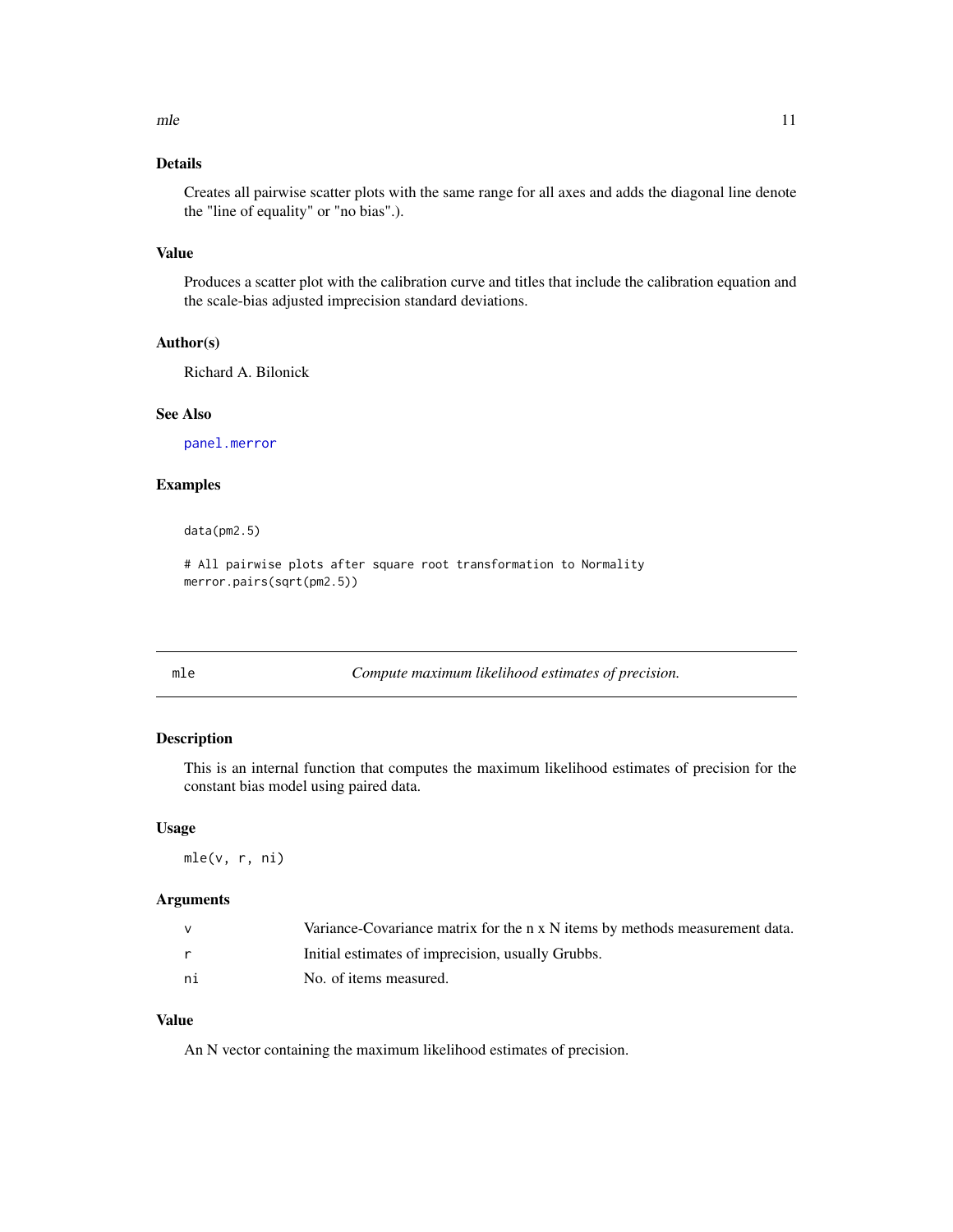### <span id="page-11-0"></span>Author(s)

Richard A. Bilonick

### References

Jaech, J. L. (1985) *Statistical Analysis of Measurement Errors*. New York: Wiley.

| mle.se2 | Compute squared standard errors for imprecision estimates for the |
|---------|-------------------------------------------------------------------|
|         | constant bias model using paired data.                            |

### Description

This is an internal function that computes squared standard errors for imprecision estimates of the constant bias model using paired data.

### Usage

mle.se2(v, r, ni)

### Arguments

|    | Variance-Covariance matrix for the n x N items by methods measurement data. |
|----|-----------------------------------------------------------------------------|
|    | Initial estimates of imprecision, usually Grubbs                            |
| ni | No. of items measured                                                       |

### Details

Computes the squared standard errors for the squared precisions. Before calling this function, compute the MLE's

### Value

An N+1 symmetric H matrix. See p. 201 of Jaech, 1985, eq. 6.4.2.

#### Author(s)

Richard A. Bilonick

### References

J. L. Jaech, Statistical Analysis of Measurement Errors, Wiley, New York: 1985.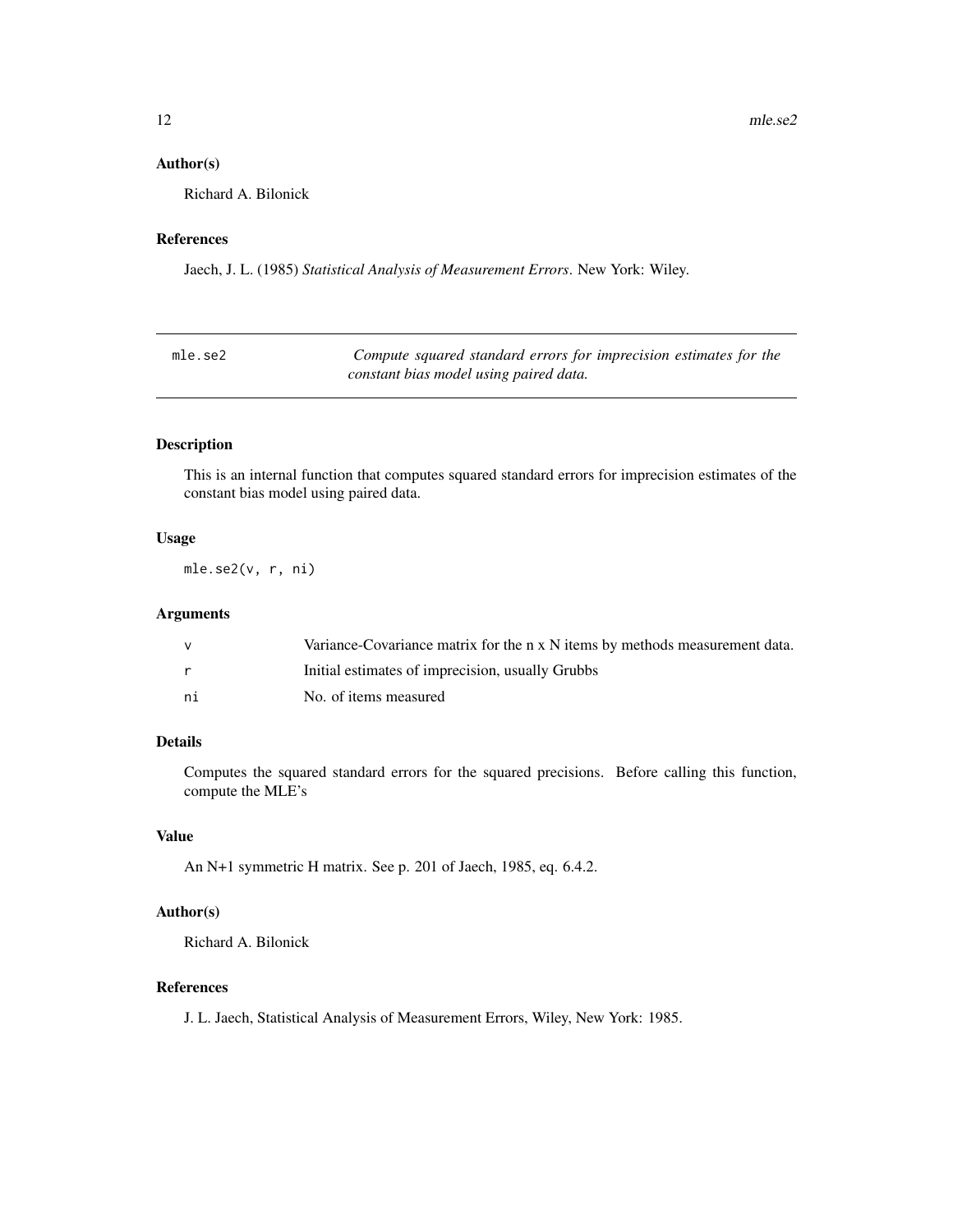<span id="page-12-1"></span><span id="page-12-0"></span>ncb.od *Compute accuracy estimates and maximum likelihood estimates of precision for the nonconstant bias measurement error model using original data.*

#### Description

Compute accuracy estimates and maximum likelihood estimates of precision for the nonconstant bias measurement error model using original data.

#### Usage

```
ncb.od(x, beta = beta.bar(x), M = 40, conf.level = 0.95)
```
#### Arguments

| $\mathbf{x}$ | n (no. of items) x $N$ (no. of methods) matrix or data.frame containing the<br>measurements. N must be $\geq$ 3 and n $>$ N. |
|--------------|------------------------------------------------------------------------------------------------------------------------------|
| beta         | N vector of betas, either estimated by beta bar function or hypothesized.                                                    |
| M            | Maximum no. of iterations for convergence.                                                                                   |
| conf.level   | Chosen confidence level.                                                                                                     |

#### Details

Measurement Error Model:

 $x[i,k] = alpha[i] + beta[i]*mu[k] + epsilon[i,k]$ 

where  $x[i,k]$  is the measurement by the ith method for the kth item,  $i = 1$  to N,  $k = 1$  to n, mu[k] is the true value for the kth item, epsilon $[i,k]$  is the Normally distributed random error with variance sigma[i] squared for the ith method and the kth item, and alpha[i] and beta[i] are the accuracy parameters for the ith method. The product of the betas is constrained to equal one (equivalently, the geometric average of the beta's equals one).

The imprecision for the ith method is sigma[i]. If all alphas are zeroes and all betas are ones, there is no bias. If all betas equal 1, then there is a constant bias. If some of the betas differ from one there is a nonconstant bias. Note that the individual betas are not unique - only ratios of the betas are unique. If you divide all the betas by beta\_i, then the betas represent the scale bias of the other devices/methods relative to device/method i. Also, when the betas differ from one, the sigmas are not directly comparable because the measurement scales (size of the units) differ. To make the sigmas comparable, divide them by their corresponding beta. This result is shown as bias.adj.sigma.

By using the original data values, the betas can be estimated and also the process variance.

Technically, the alphas and betas describe the measurements in terms of the unknown true values (i.e., the unknown true values can be thought of as a latent variable). The "true values" are AL-WAYS unknown (unless you have a real, highly accurate reference method/device). The real goal is to calibrate one device/method in terms of another. This is easily accomplished because each measurement is a function of the same unknow true values. By solving the measurement error model (in expectation) for mu and substituting, any two devices/methods  $i=1$  and  $i=2$  can be be related as: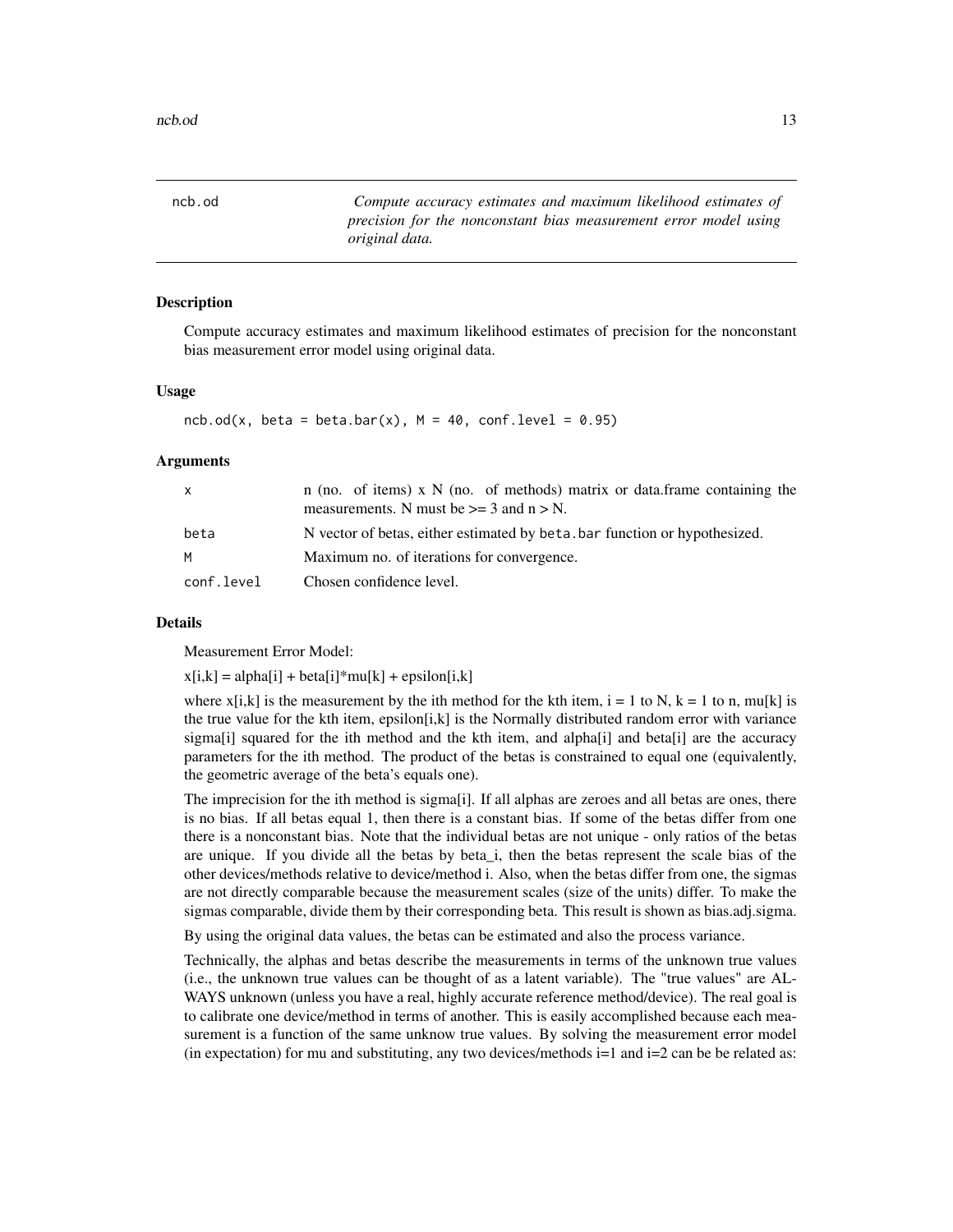<span id="page-13-0"></span>14 ncb.od news and the state of the state of the state of the state of the state of the state of the state of the state of the state of the state of the state of the state of the state of the state of the state of the stat

```
E[x[1,k]] = alpha[1] - alpha[2]*beta[1]/beta[2] + beta[1]/beta[2]*E[x[2,k]]or equivalently
```

```
E[x[2,k]] = alpha[2] - alpha[1]*beta[2]/beta[1] + beta[2]/beta[1]*E[x[1,k]].
```
Use [cplot](#page-4-1) to display this calibration curve and the corresponding scale-bias adjusted imprecision standard deviations.

### Value

| conf.level     | Confidence level used.                                                  |
|----------------|-------------------------------------------------------------------------|
| sigma.table    | Table of accuracy and precision estimates and confidence intervals.     |
| n.items        | No. of items.                                                           |
| N.methods      | No. of methods                                                          |
| sigma2         | N vector of variances that measure the method imprecision.              |
| alpha.cb       | N vector of estimated alphas for constant bias model.                   |
| alpha.ncb      | N vector of estimated alphas for nonconstant bias model.                |
| beta           | N vector of estimated or hypothesized betas.                            |
| df             | N vector of estimated degrees of freedom.                               |
| 1b             | N vector of lower bounds for confidence intervals.                      |
| ub             | N vector of upper bounds for confidence intervals.                      |
| bias.adj.sigma |                                                                         |
|                | sigma adjusted for scale bias: sigma/beta.                              |
| н              | N+1 symmetric H matrix (see p. 201, Jaech).                             |
| errors.nb      | n x N matrix of estimated measurement errors for no bias model.         |
| errors.cb      | n x N matrix of estimated measurement errors for constant bias model.   |
| errors.ncb     | n x N matrix of estimated measurement errors for nonconstant bias model |

# Author(s)

Richard A. Bilonick

### References

Jaech, J. L. (1985) *Statistical Analysis of Measurement Errors*. New York: Wiley.

#### See Also

[cb.pd](#page-2-1),[lrt](#page-8-1)

### Examples

```
data(pm2.5)
ncb.od(pm2.5) # nonconstant bias model using original data values
ncb.od(pm2.5,beta=rep(1,5)) # constant bias model using original data values
```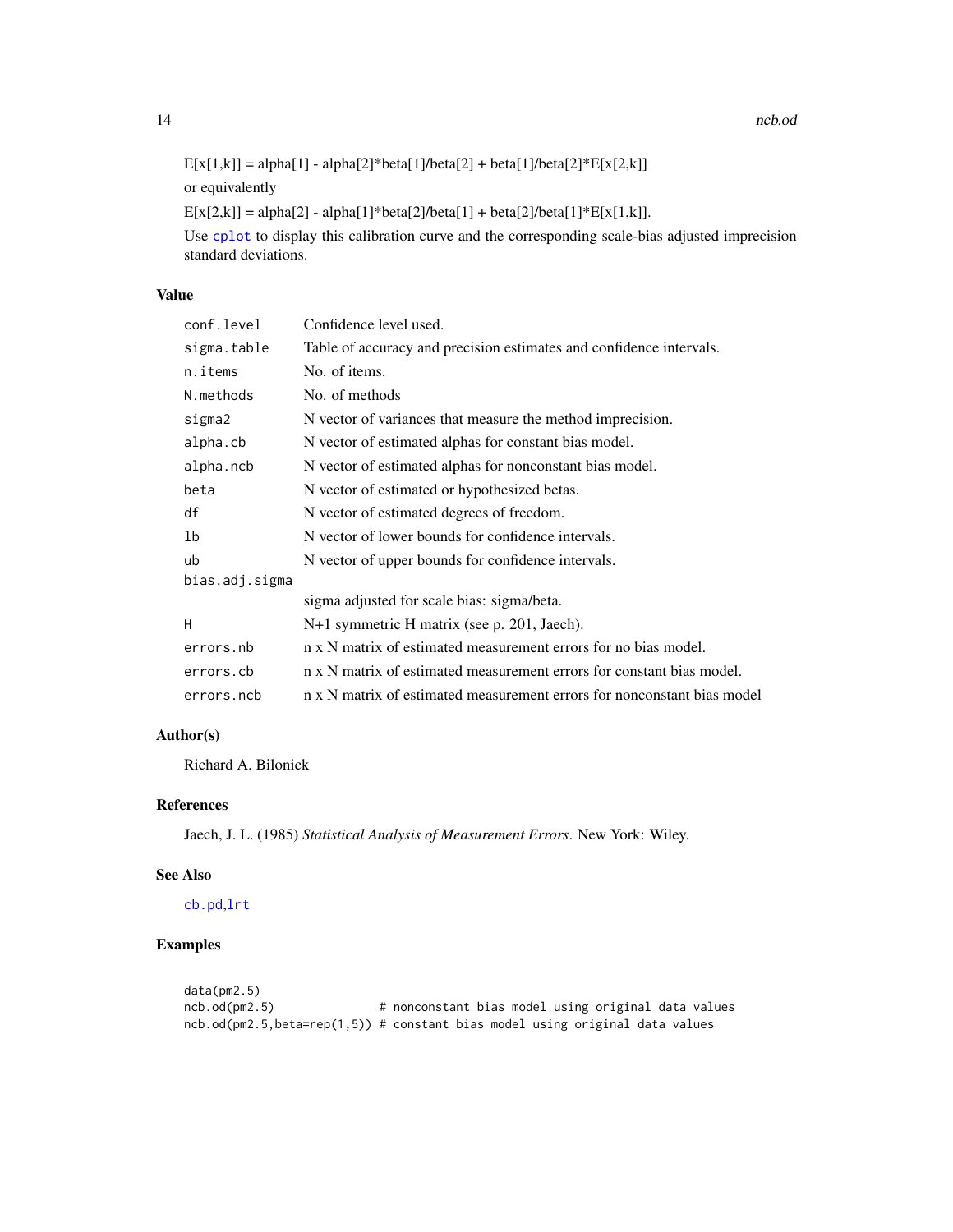<span id="page-14-2"></span><span id="page-14-0"></span>

### Description

This functionis used internally by the function merror.pairs.

#### Usage

```
panel.merror(x,y, ...)
```
### Arguments

| $\mathsf{x}$            | A vector of measurements for one device, of length n.     |
|-------------------------|-----------------------------------------------------------|
| - V                     | A vector of measurements for another device, of length n. |
| $\cdot$ $\cdot$ $\cdot$ | Additional arguments.                                     |

### Value

Draws the diagonal line that represents the "line of equality", i.e., the "no bias model".

### Author(s)

Richard A. Bilonick

#### See Also

[merror.pairs](#page-9-1)

<span id="page-14-1"></span>pm2.5 *PM 2.5 Concentrations from SCAMP Collocated Samplers*

### Description

Five filter-based samplers for measuring PM 2.5 concentrations were collocated and provided 77 complete sets of concentrations. This data was collected by the Stuebenville Comprehensive Air Monitoring Program (SCAMP) to check the accuracy and precision of the instruments.

### Usage

data(pm2.5)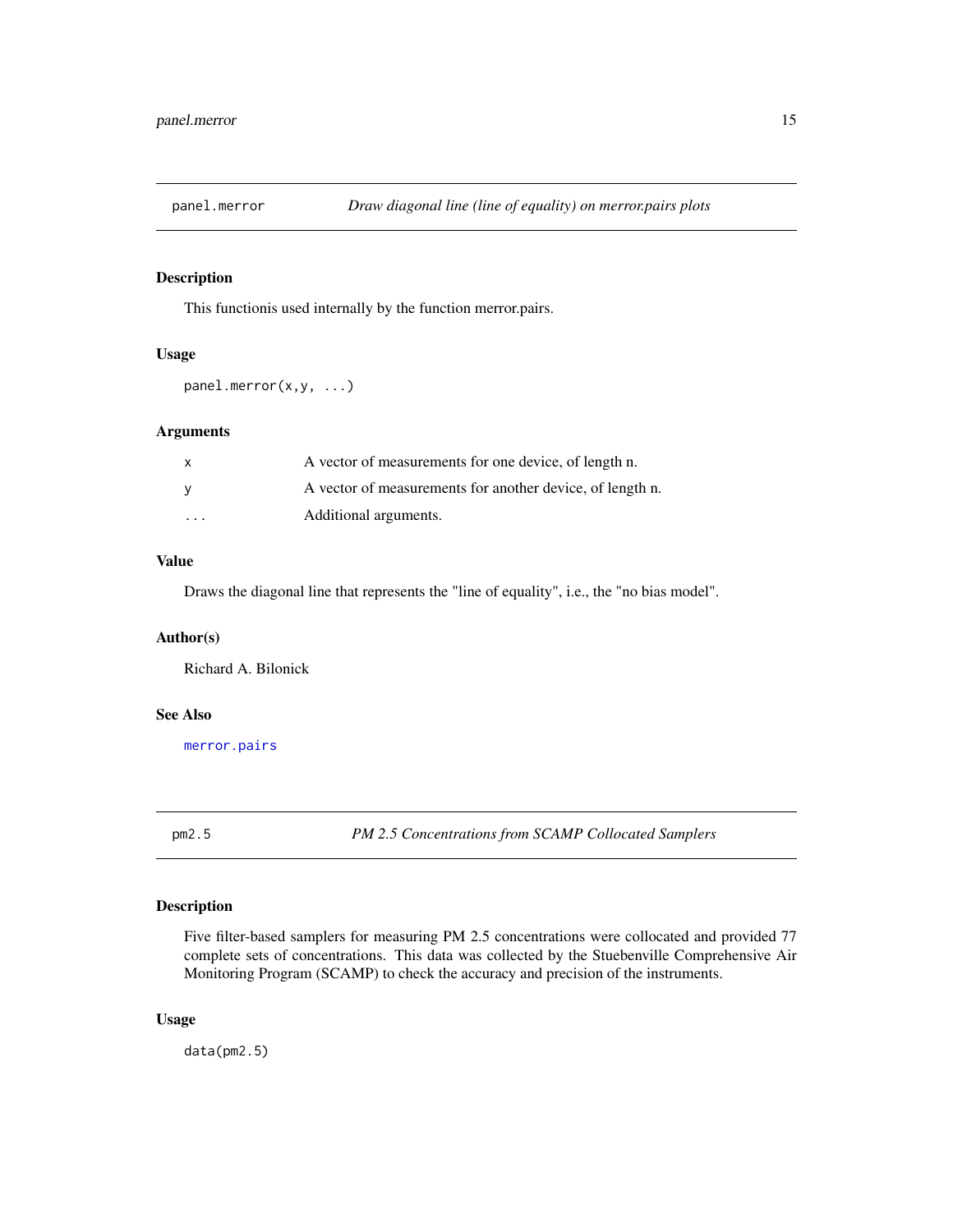### <span id="page-15-0"></span>Format

A data frame with 77 sets of PM 2.5 concentrations (micrograms per cubic meter) from the following 5 samplers:

ms.conc.1 - personal sampler 1 - filter MS

ws.conc.1 - personal sampler 1 - filter WS

ms.conc.2 - personal sampler 2 - filter MS

ws.conc.2 - personal sampler 2 - filter WS

frm - Federal Reference Method sampler

#### Source

Stuebenville Comprehensive Air Monitoring Program (SCAMP)

### Examples

```
data(pm2.5)
boxplot(pm2.5)
merror.pairs(pm2.5)
# estimates of accuracy and precision
# for nonconstant bias model using
# original data values
ncb.od(pm2.5)
```

```
precision.grubbs.cb.pd
```
*Computes Grubbs' method of moments estimators of precision for the constant bias model using paired differences.*

### Description

This is an internal function that computes Grubbs' method of moments estimators of precision for the constant bias model using paired differences

### Usage

```
precision.grubbs.cb.pd(x)
```
#### Arguments

x A matrix or numeric data.frame consisting of an n (no. of items) by N (no. of methods) matrix of measuremnts. N must be  $\geq$  3 and n  $>$  N.

### Details

See Jaech 1985, Chapters 3 & 4, p. 144 in particular.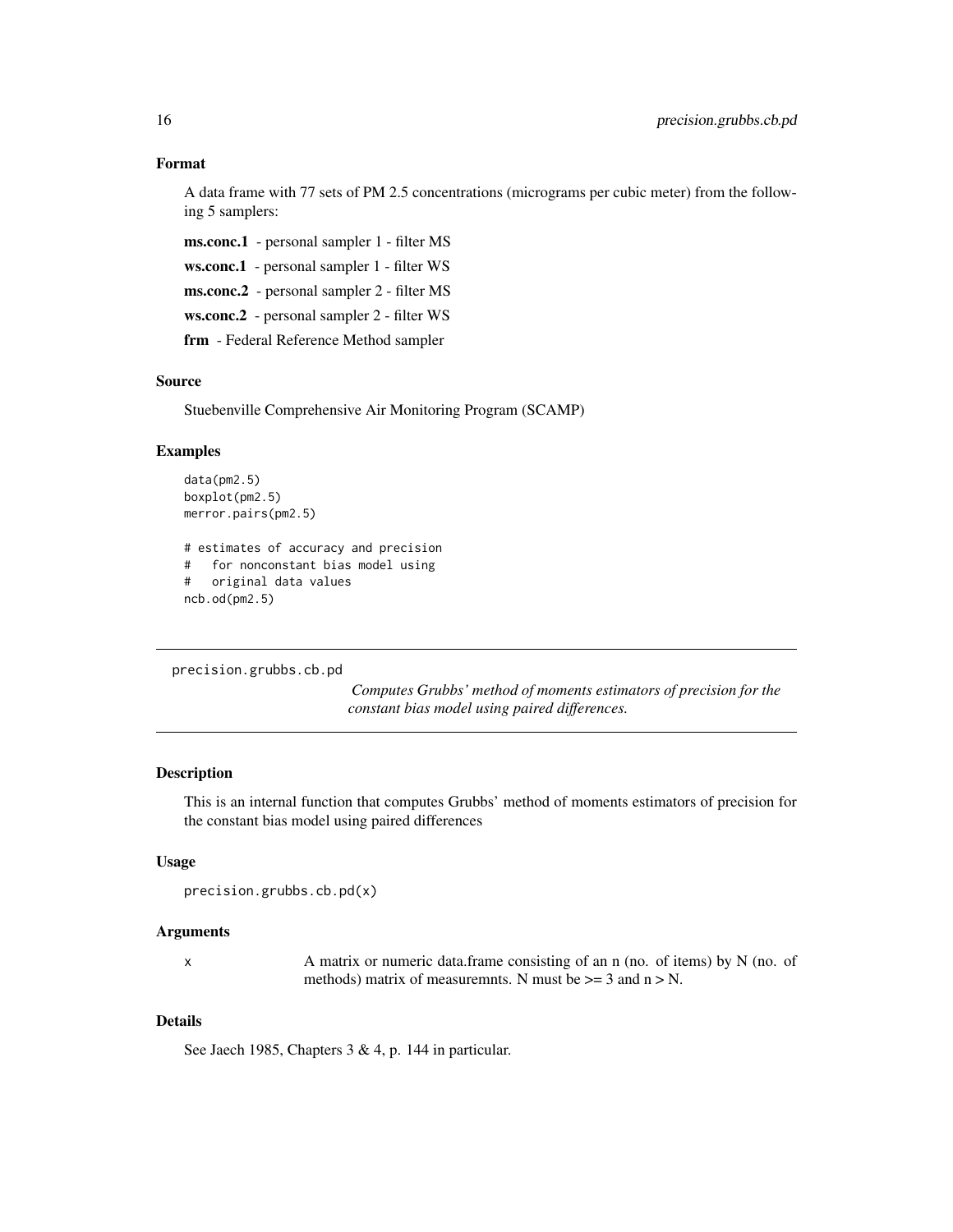# <span id="page-16-0"></span>Value

Estimated squared imprecision estimates (variances).

#### Author(s)

Richard A. Bilonick

### References

Jaech, J. L. (1985) *Statistical Analysis of Measurement Errors*. New York: Wiley.

### See Also

[precision.grubbs.ncb.od](#page-16-1), [ncb.od](#page-12-1), [cb.pd](#page-2-1),[lrt](#page-8-1)

<span id="page-16-1"></span>precision.grubbs.ncb.od

*Computes Grubbs' method of moments estimators of precision for the nonconstant bias model using original data values.*

#### Description

This is an internal function that computes Grubbs' method of moments estimators of precision for the nonconstant bias model using original data values.

#### Usage

```
precision.grubbs.net. od(x, beta.bar.x = beta.bar(x))
```
#### Arguments

| X          | A matrix or numeric data.frame consisting of an n (no. of items) by N (no. of<br>methods) matrix of measuremnts. N must be $\geq$ 3 and n $>$ N. |
|------------|--------------------------------------------------------------------------------------------------------------------------------------------------|
| beta.bar.x | Either estimates of beta or hypothesized values (one for each method in an N<br>vector).                                                         |

### Details

See Jaech, p. 184.

### Value

Grubbs' method of moments estimates of the squared imprecision (variances).

### Author(s)

Richard A. Bilonick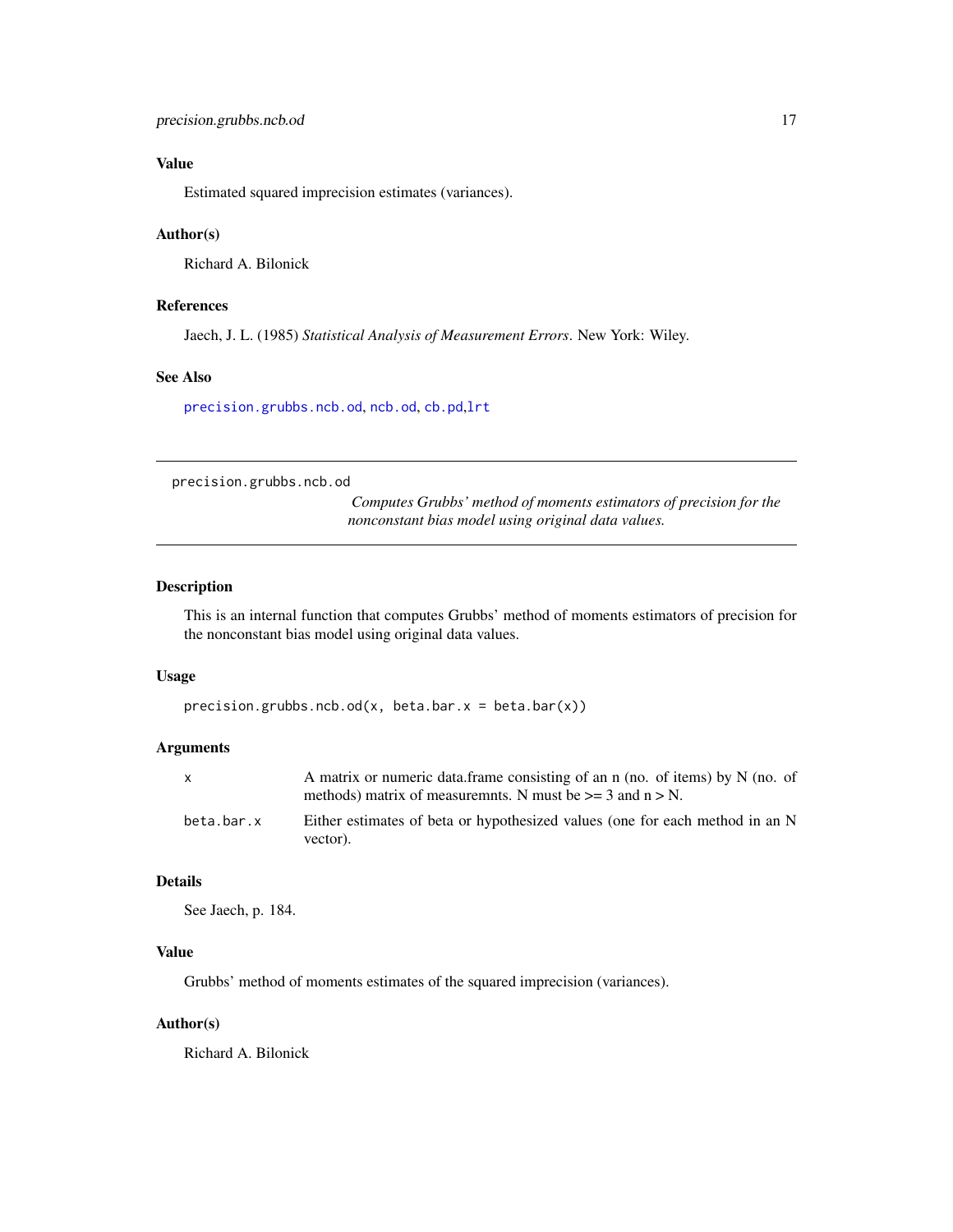#### <span id="page-17-0"></span>References

Jaech, J. L. (1985) *Statistical Analysis of Measurement Errors*. New York: Wiley.

#### See Also

[precision.grubbs.cb.pd](#page-15-1), [ncb.od](#page-12-1), [cb.pd](#page-2-1),[lrt](#page-8-1)

precision.mle.ncb.od *Computes iterative approximation to mle precision estimates for nonconstant bias model using original data.*

### Description

This is an internal function that computes iterative approximation to mle precision estimates for nonconstant bias model using original data.

### Usage

precision.mle.ncb.od(x,  $M = 20$ , beta.bars = beta.bar(x), jaech.errors = FALSE)

### Arguments

| X            | A matrix or numeric data frame consisting of an n (no. of items) by $N$ (no. of<br>methods) matrix of measuremnts. N must be $>= 3$ and $n > N$ . |
|--------------|---------------------------------------------------------------------------------------------------------------------------------------------------|
| M            | Maximum no. of iterations for convergence.                                                                                                        |
| beta.bars    | Estimates or hypothesized values for the betas.                                                                                                   |
| jaech.errors | TRUE replicates the minor error in Jaech's Fortran code to allow comparison<br>with his examples.                                                 |

### Details

Provides iterative approximation to MLE precision estimates for NonConstant Bias model using Original Data. See Jaech, p. 185-186.

#### Value

| sigma2    | Estimated squared imprecisions (variances) for methods. |
|-----------|---------------------------------------------------------|
| sigma.mu2 | Estimated process variance.                             |

### Author(s)

Richard A. Bilonick

### References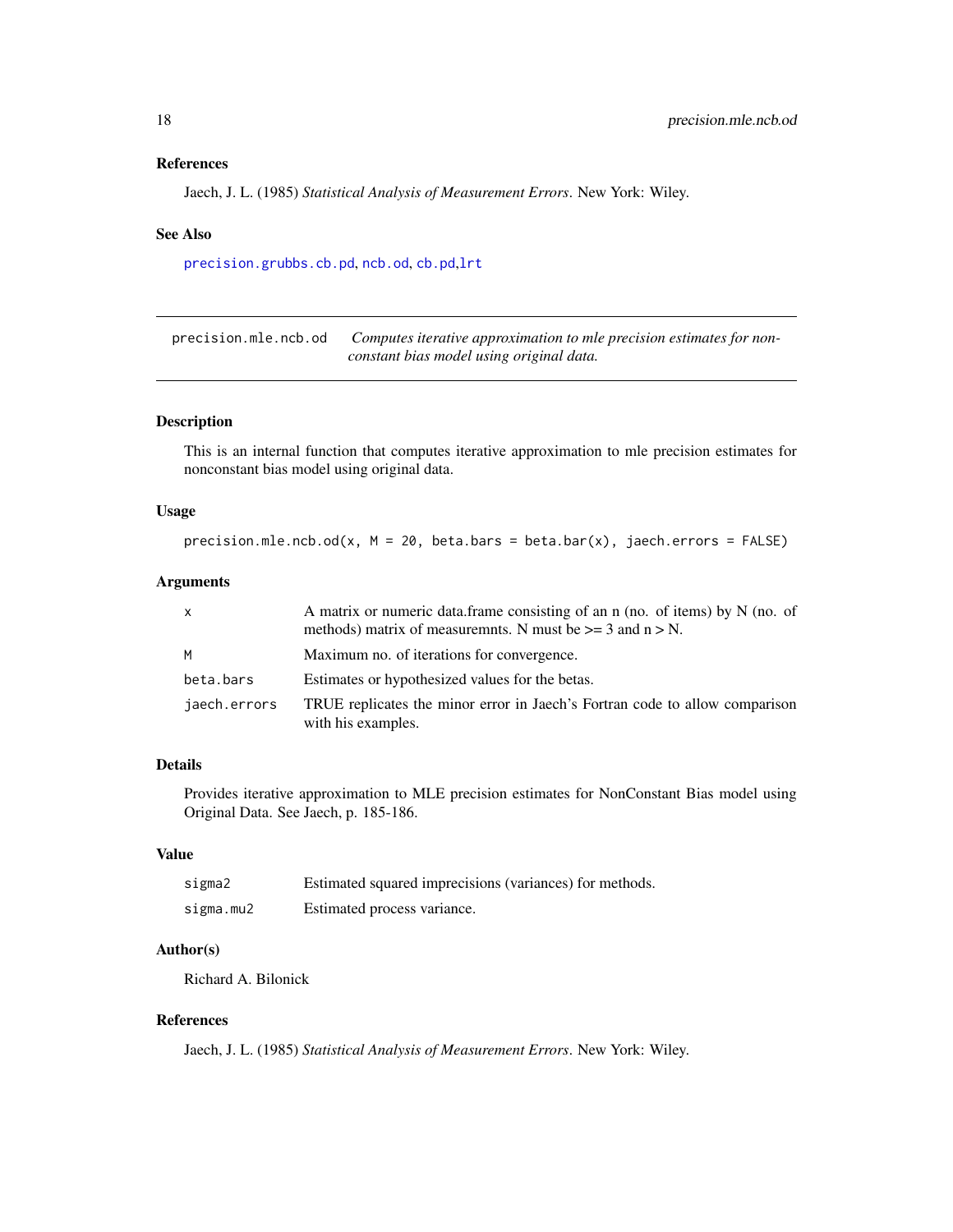#### <span id="page-18-0"></span>process.sd and the set of the set of the set of the set of the set of the set of the set of the set of the set of the set of the set of the set of the set of the set of the set of the set of the set of the set of the set o

### See Also

[precision.grubbs.ncb.od](#page-16-1),[precision.grubbs.cb.pd](#page-15-1)

process.sd *Compute process standard deviation*

#### Description

This function computes the process standard deviation and is used internally by the function precision.grubbs.ncb.od.

#### Usage

process.sd(x)

#### **Arguments**

x A matrix or numeric data.frame consisting of an n (no. of items) by N (no. of methods) matrix of measuremnts.

### Details

The process standard deviation is the standard deviation of the true values uncontaminated by measurement error. See Jaech, p. 185.

### Value

A scalar containing the method of moments estimate of the process standard deviation.

### Author(s)

Richard A. Bilonick

#### References

Jaech, J. L. (1985) *Statistical Analysis of Measurement Errors*. New York: Wiley.

### See Also

[precision.grubbs.ncb.od](#page-16-1)

#### Examples

```
data(pm2.5)
process.sd(pm2.5) # estimate of the sd of the "true values using the method of moments")
```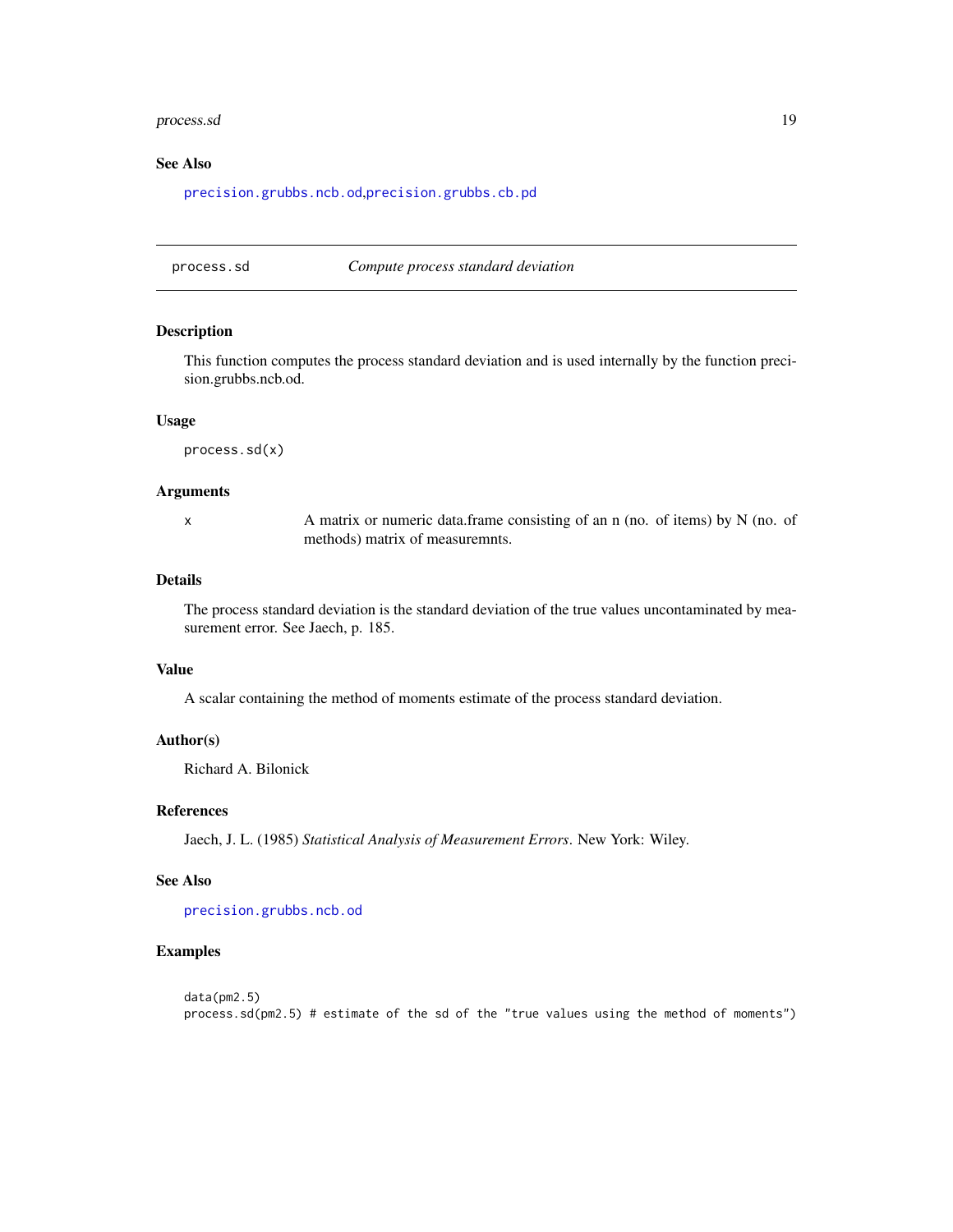<span id="page-19-0"></span>process.var.mle *Compute process variance.*

### Description

This is an internal function to compute the process variance.

#### Usage

```
process.var.mle(sigma2, s, beta.bars, N, n)
```
### Arguments

| sigma2    | Estimated imprecisions for each method in an N vector. |
|-----------|--------------------------------------------------------|
| S         | Variance-covariance N x N matrix.                      |
| beta.bars | Estimates or hypothesized values for the N betas.      |
| N         | No. of methods.                                        |
| n         | No. of items.                                          |

### Details

See Jaech p. 186 equations 6.37 - 6.3.10.

### Value

Estimated process variance.

# Author(s)

Richard A. Bilonick

# References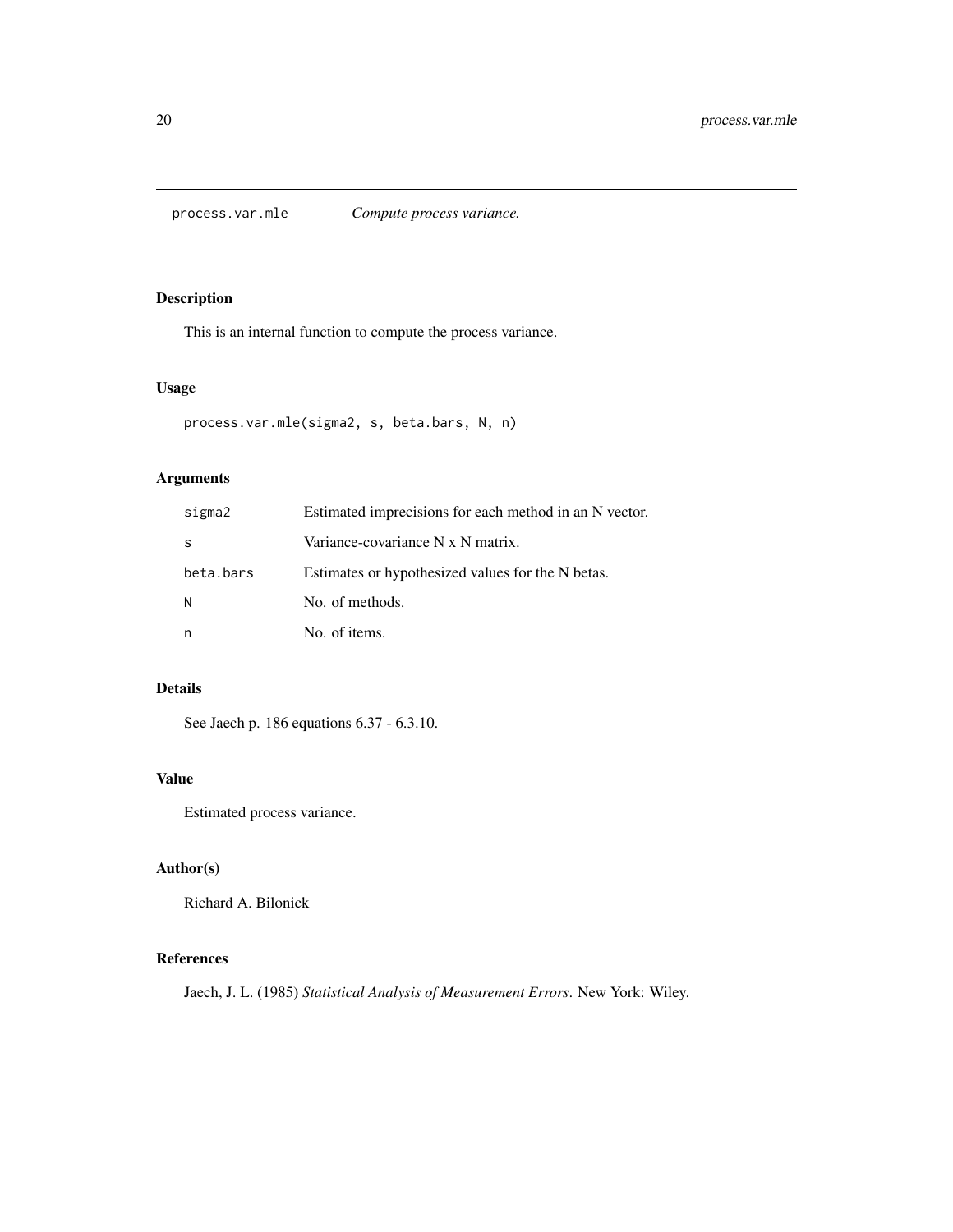<span id="page-20-0"></span>process.var.mle.jaech.err

*Compute process variance but with minor error in Jaech Fortran code.*

# Description

This is an internal function to compute the process variance that replicates the minor error in Jaech's Fortran code. This allows comparing merror estimates to those shown in Jaech 1985.

### Usage

```
process.var.mle.jaech.err(sigma2, s, beta.bars, N, n)
```
### Arguments

| sigma2    | Estimated imprecisions for each method in an N vector. |
|-----------|--------------------------------------------------------|
| S         | Variance-covariance N x N matrix.                      |
| beta.bars | Estimates or hypothesized values for the N betas       |
| N         | No. of methods.                                        |
| n         | No. of items.                                          |

### Details

See Jaech p. 186 equations 6.37 - 6.3.10. Jaech p. 288 line 2330 has s[i,j] instead of s[j,j]. Jaech p. 288 line 2410 omits "- 1/d2".

#### Value

Estimated process variance but replicating minor error in Jaech's Fortran code.

### Author(s)

Richard A. Bilonick

### References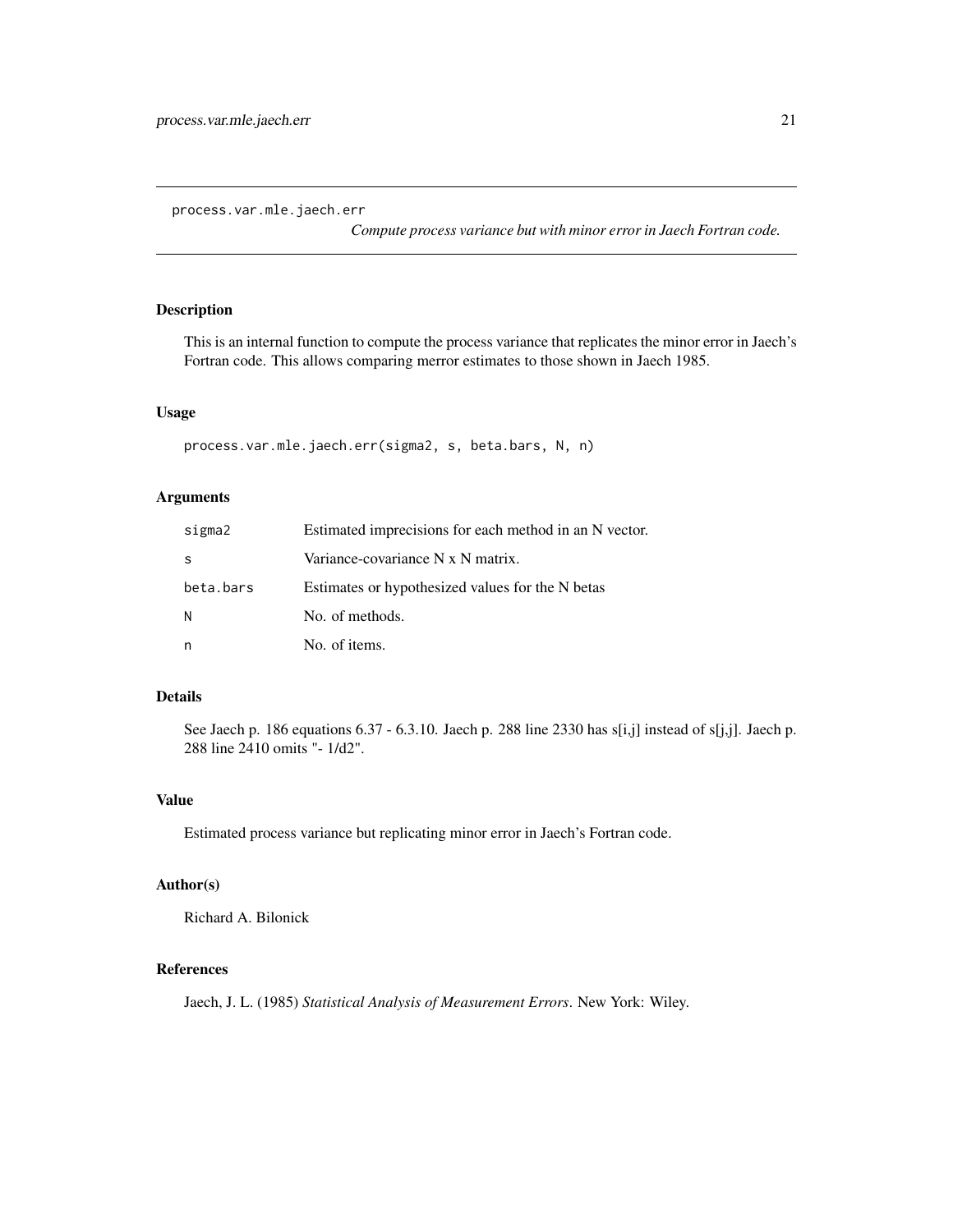<span id="page-21-0"></span>

### Description

This is an internal function that computes the ith iteration for computing the squared imprecision estimates.

### Usage

sigma\_mle(i, s, sigma2, sigma.mu2, beta.bars, N, n)

### Arguments

| $\mathbf{i}$ | Iteration i.                                          |
|--------------|-------------------------------------------------------|
| S            | Variance-covariance N x N matrix.                     |
| sigma2       | Estimated imprecisions for each method in an N vector |
| sigma.mu2    | Estimated process varinace.                           |
| beta.bars    | Estimates or hypothesized values for the N betas.     |
| N            | No. of methods.                                       |
| n            | No. of items.                                         |

### Details

See Jaech p. 185-186 equations 6.3.1 - 6.3.6.

### Value

Estimated squared imprecisions (variances) for the ith iteration.

### Author(s)

Richard A. Bilonick

### References